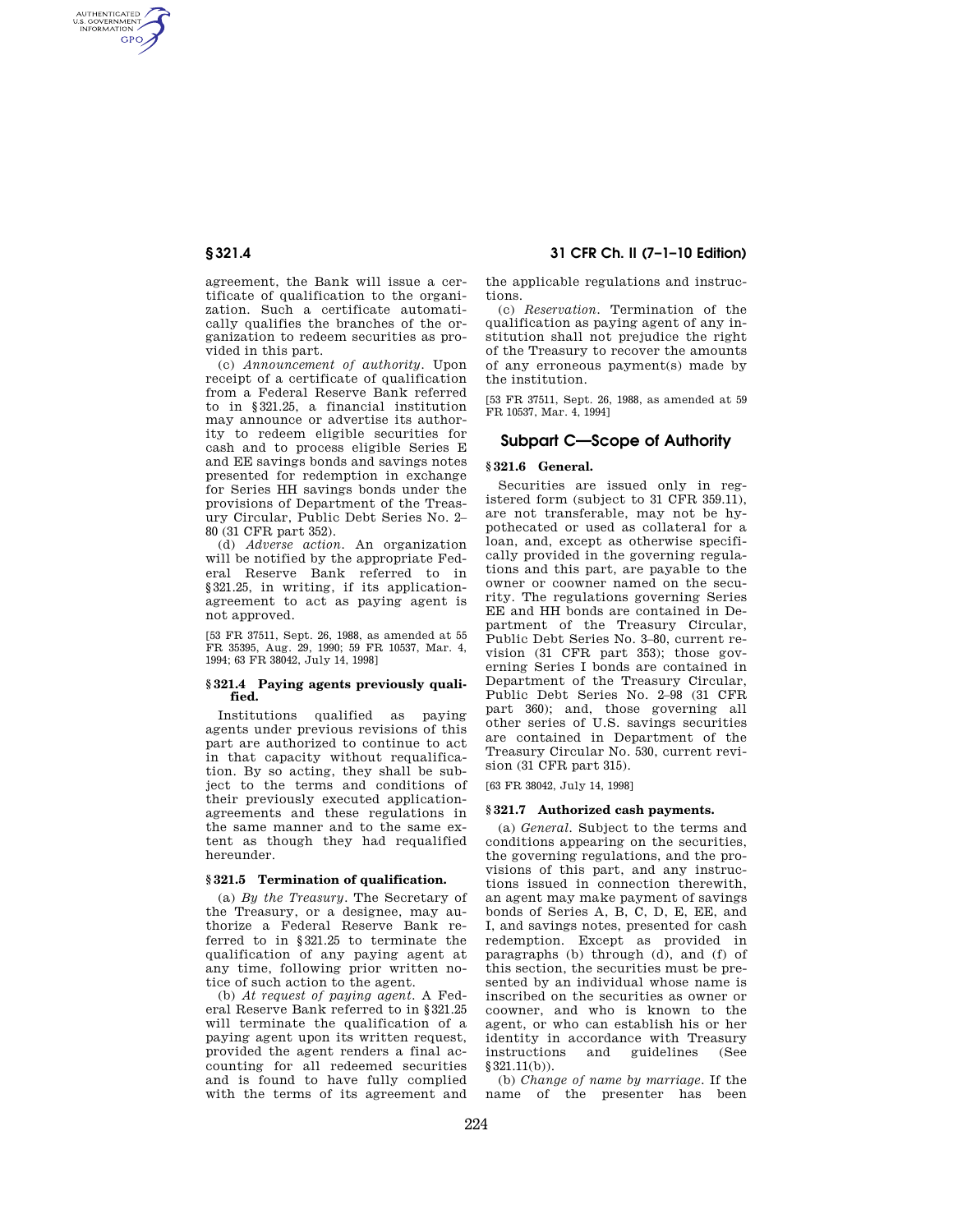## **Fiscal Service, Treasury § 321.7**

changed by marriage from that shown on the security, and the agent knows or establishes that the presenter and the person whose name appears on the security are one and the same individual, the agent may pay the security in accordance with paragraph (a) of this section. The signature to the request for payment should show both names, e.g., ''Mary J. Smith, changed by marriage from Mary T. Jones.''

(c) *Parent of a minor.* Payment of a security bearing the name of a minor child, who is not of sufficient competency and understanding to sign the request for payment and comprehend the nature of the act, may be made to either parent with whom the minor resides or to whom custody has been granted, provided the form of registration does not indicate that a guardian or similar representative of the estate of the minor has been appointed or is otherwise legally qualified. Payment under this subsection may not be made to any person other than a parent. The parent requesting payment must sign the request for payment in the form, e.g., ''John A. Jones, on behalf of John C. Jones.'' The following endorsement must be typed or imprinted on the back of the security:

I certify that I am the (father or mother) of John C. Jones and the person (with whom he resides) (to whom custody has been granted). He is \_\_\_ years of age and is not of sufficient competency and understanding to sign the request.

(d) *Payment to beneficiary.* An agent may redeem a security registered ''A P.O.D. [payable on death to] B'' for cash at the request of the surviving beneficiary following the owner's death. A copy of the owner's death certificate, certified under seal of the State or local registrar, must be furnished to support the request for payment.

(e) *Payment to a legal representative designated on a security by name and title.* An agent may redeem a security registered in the name and title of a legal representative as defined in §321.1(f), if the legal representative is known to the agent, or can establish identity in accordance with Treasury instructions and guidelines. The request for payment on the back of each security must be signed by the legal

representative designated by name and title in the registration on the front of the security, or by a person authorized or empowered to act for a corporate legal representative so designated. The full title of the legal representative should be shown adjacent to each signature and, in the case of a corporate legal representative, the full corporate name, as well as the title, i.e., vice president, trust officer, etc., should be shown. Examples:

Henry C. Smith, conservator of the estate of John R. White, an adult, pursuant to Sec. 633.572 of the Iowa Code.

Tenth National Bank by Arnold A. Ames, Vice President, guardian of the estate of Barry B. Bryan, a minor.

(f) *Payment to a legal representative of a decedent's estate not designated on a security.* An agent may redeem a security bearing the names of deceased persons in the registration, if the legal representative of the estate of the last deceased registrant:

(1) Presents the security;

(2) Signs the request for payment on the back of the security, showing the representative's full title adjacent to the signature; and

(3) Presents acceptable evidence of the legal representative's appointment and of the dates of death of all persons named in the security's registration, in accordance with this part and the appendix.

In the case of a corporate legal representative, the full corporate name, as well as the title, must be shown. Examples:

John H. Smith and Charles N. Jones, co-executors of the will of Robert J. Smith, deceased.

Tenth National Bank by John F. Green, Trust Officer, executor of the will of George N. Brown, deceased.

(g) *Interest reporting.* A paying agent is required to report interest in the amount of \$10 or more, paid as part of the redemption value of securities, to the payee and to the Internal Revenue Service, in accordance with 26 CFR 1.6049–4. (See Item 26 of the appendix to this part for information concerning